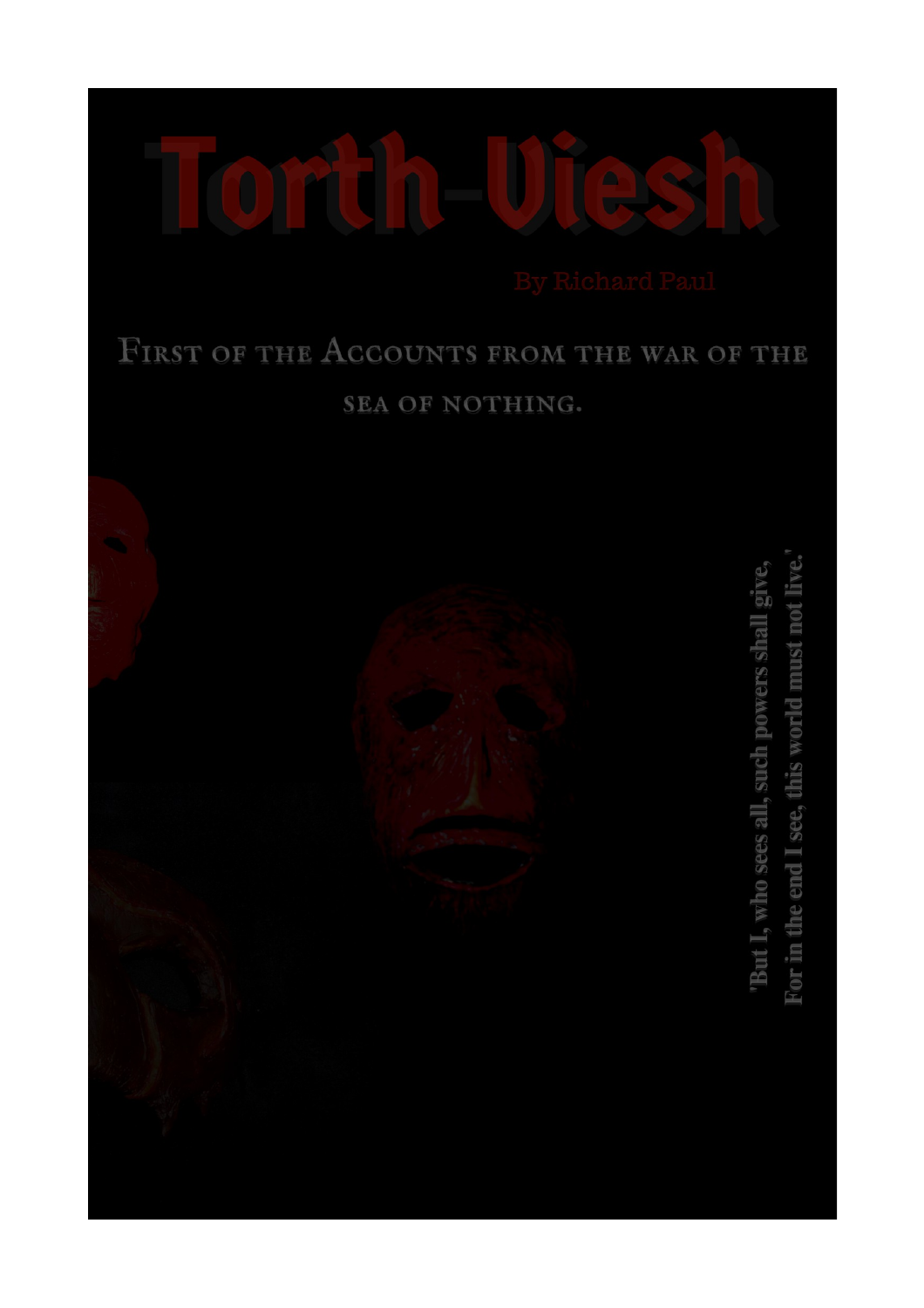## Torth-Viesh

By Richard Paul

### (PREVIEW SEGMENT)

Copyright © 2016 by Richard Paul. All rights reserved. No part of this work may be reproduced or transmitted in any form or by any means, electronic or mechanical, without prior permission.

Names, characters and incidents depicted in this work are products of the author's imagination or else are used fictitiously. Any resemblance to actual events, locations, organizations, or persons, living or dead, is entirely coincidental.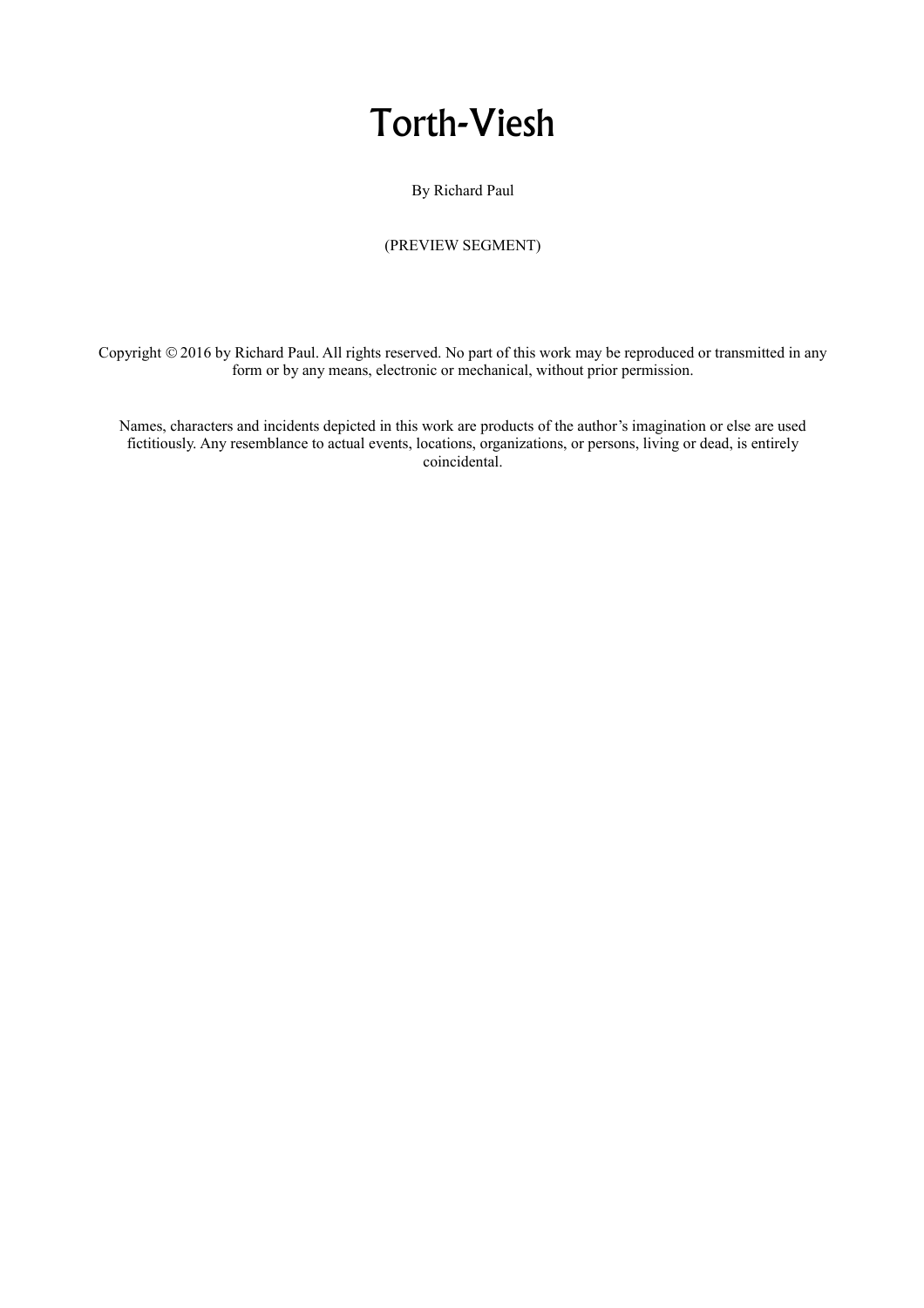# PART ONE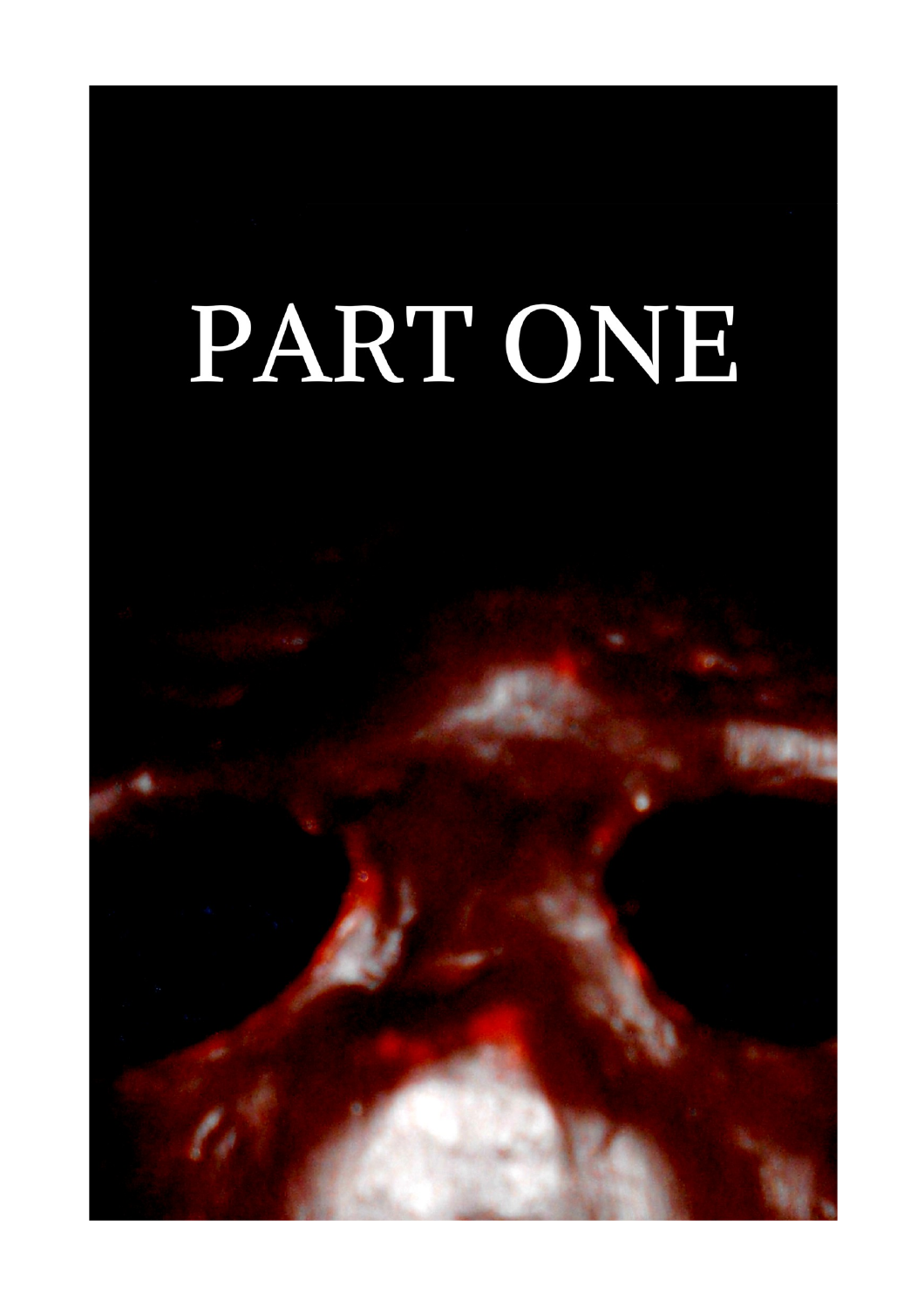#### **To the Left is Told the Tale of the First War**

'Hear me, my Vieshkryl, servants of my scorn! You whose hearts I have overrun with hate! Your flesh I have twisted! There you stand reborn, Blessed travesty to moribund fate. Rejoice now, if you can, and do not mourn, For our purpose is mighty, our strength great. Now starts the quest to see all weakness shorn.

Take up now your swords and spears, your sinew-bows; Unfurl your claws, prepare your maws for meat. We'll sweep through all the lands and bring them low. We'll laugh to hear terrified peasants bleat. More folk I'll twist to monstrous shapes and grow My army whilst the Traitress knows defeat. She'll see her bright world die ere her gold blood flows.

With haste shed your last tears, their use has passed. Weep till thoughts of flesh within your grasp grow fair. With the setting sun we arise at last From what was my betrayed home and now our lair. From here we'll spread, fearful to behold, and fast Shall be our dreadful pace, none shall be spared. Weep now and doubt not such folly you'll outlast.'

> *So spoke the Torth-Viesh to start the first Dark war Not knowing he was destined for far more.*

#### **To the Right is Told the Tale of the Second War**

'Hear me, my people! Listen to your King! Our prison stands open! Follow my voice You spectres who were once beasts of my making. Once again war comes, and I give you no choice. You can do naught but follow the shouting I now make in this nothingness, yet rejoice! Our nightmare's done. Now to war we're waking.

There are none of you now who remember The death and ruin wrought in our crusade, How we laughed to bring un-thought of horror, How we fought so fiercely 'gainst the Lack's fade.<sup>1</sup> Only I, cursed ere we fell, know what we were, And for our crimes, for crimes they are, I have paid. In this place, undiminished, I have suffered.

But I have watched as well, peering through the dark. For full three thousand years I have beheld New travesties upon the world we marked With our purpose; The Traitor-Queen, impelled By a force beyond imagining, arcs Her eyes to new Worlds, which then are quickly quelled. For her aid, our world remains un-remarked.'

*So spoke the Torth-Viesh to the husks of his slaves, Calling them back to the world they now must save.*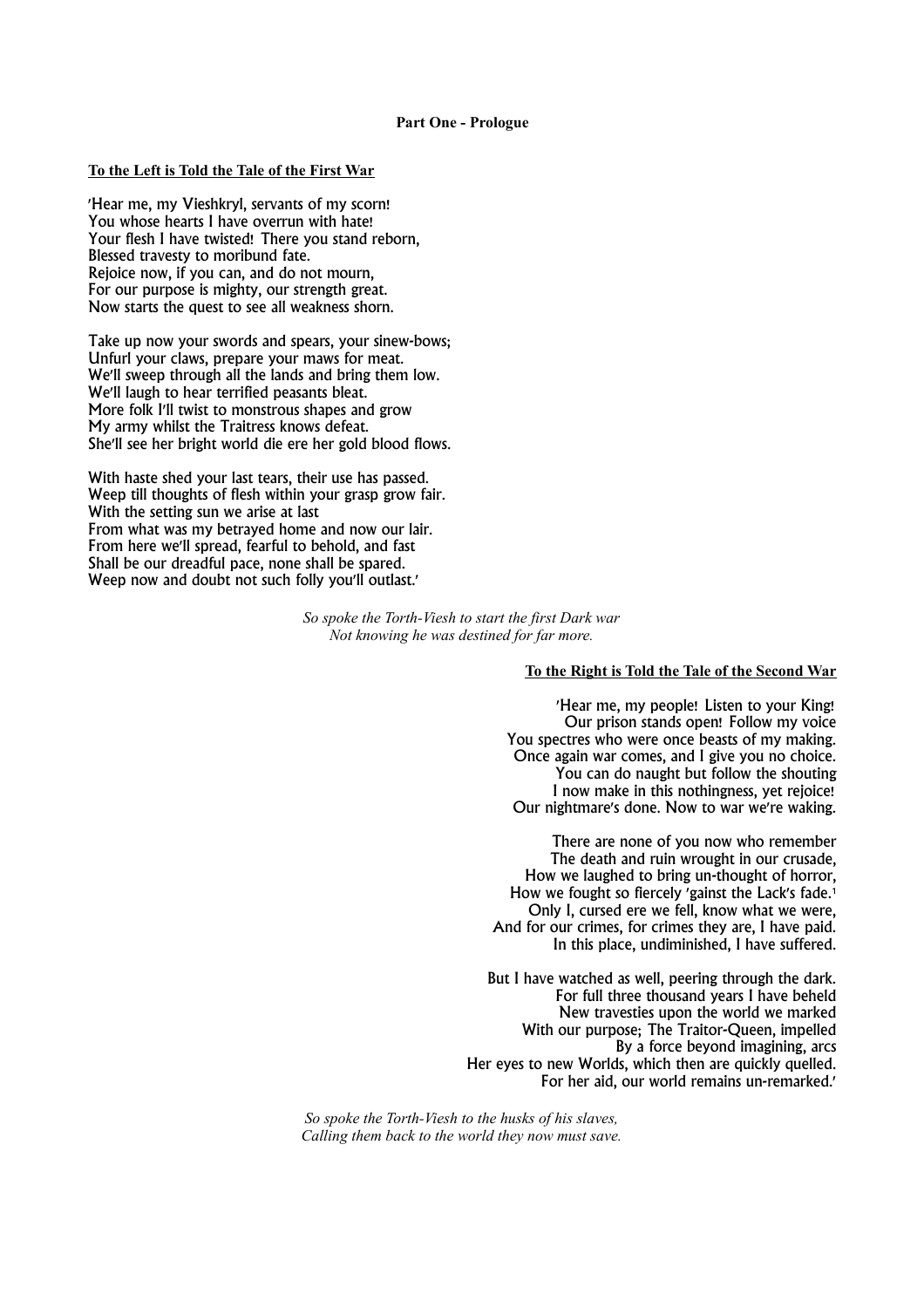The tale of the Torth-Viesh and all his dread hosts Starts at the blasted waste where once his home had lain; A place where, fool-rumours told, dwelt the ghosts Of those from the mages' village, Tahbamey. Of sorcerous skill its folk had cause to boast, Till this skill was sniffed out on one toothsome day Of fateful bargains and blood to the utmost.

Iskalaelen, Queen of Angels and heir Of all the world since her forebears' suicide,<sup>2</sup> Felt the shrieks of Tahbamey and hastened there To find that in a ring of dark flame did bide, The village, now transformed to a hellish lair For creatures seeming human to the eye, Save for the writhing entrails to serve for hair.<sup>3</sup>

Clad in the flesh of villagers cruelly flayed, Lengthening their locks with entrails wrenched free, They were as cheerful as children at play As they strode from their prize to meet the Queen. They left her with a choice; let them bear away The village and all its luscious soul-meal, Else they would bring all this world fire and pain.

> *And as she could not tell what power these Creatures held to wreak such woe, she agreed.*

> > The Torth-Viesh and his minions had been thrown Three thousand years ago into the dark, The realm of nothingness in which, disowned By life, condemned villains were left in stark Emptiness, overwhelmed, forgetting, foregone. Yet, the world did not forget, and by his hark To one grave wish, the Torth-Viesh was employed.

From the Lack, none had ever been called back, Indeed, of the heinous villains cast there No one ever felt lessened for their lack And none more heinous than the Torth-Viesh was snared Within and yet, all knew the bargain and sack His foe, their Queen, had wrought. How it did wear On each generation, To permit such wrack.

And in the end, all it took was one girl,<sup>4</sup> Outraged at the sacrifice demanded Of innocent worlds, to the foul Void hurled, Who wondered at the Torth-Viesh, represented As a Demon Lord, bane of all the world Which now, she deemed, made him lesser in dread Than the Queen and wished him come, war to unfurl.

*This wish was as a light in the Lack's dark And through it the Torth-Viesh saw the dark depart.*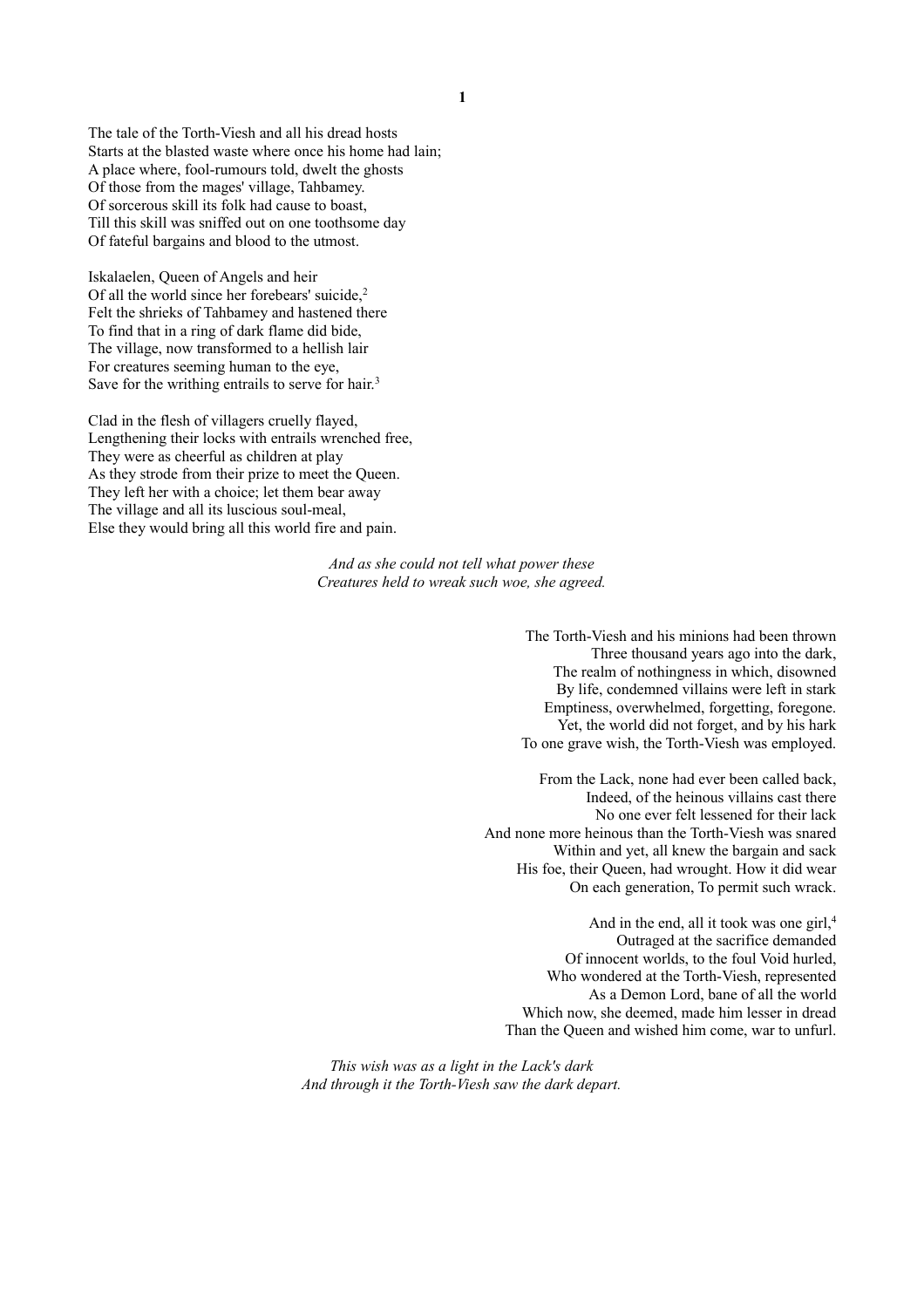**2**

From taken-Tahbamey, only one remained, A youth, hight Viynon, an apprentice of note In the village of mages. On the day Of its doom he'd risen early, donned his coat, Made for the windmill with a barrow of grain, A whole morning's task as the mill was remote, Then returning he heard screaming through black flames.

Through day and night he stood petrified and stared, Unable to aid yet unwilling to flee. The fire he could not breach, had he strength to dare, Each shriek he heard bore familiarity. For it was his kin and friends and wife who blared. Never did he ever forget their screams Nor pleas, the day fixed horror in his brain.<sup>5</sup>

But despite the horror that held him still, How sweet the relief to see the Queen come then; Shining, radiant; all his pain, her sight killed. Surely the beasts who'd done this, she would rend, Surely these flames would vanish by her will Surely her subjects torment she would mend But he saw he was wrong; his heart and mind chilled.

> *The boy ceased to be after this betrayal, Now on his mind and soul, others prevailed.*

> > Free from the Lack, memories and souls returned To the Dread King's servants; soldierly beasts. The old fury once more began to burn And yet they felt its hold on them decreased.<sup>6</sup> Their master, and the rage he gave them, had turned From a will to twist the world, yet had not ceased. The Torth-Viesh he remained, yet some malice was spurned.

> > > 'For all you have suffered, I am to blame. From all the anguish of your creation To the Lack's dying-life from whence we came, And I cannot now change your sad station. I could order you, yet implore you, tame Your hearts and trust in this cause; salvation; For now the cause of right is ours to claim.'

For such sentiment, few of his horde could care And trust, to most, came from design, not choice. All the same, his twisted people were prepared And as it went long before, to his voice They would listen and 'gainst his foes they would dare Match their fierceness and cunning, and rejoice To avail themselves of war's princely fare.

*Soon was to begin a second dark war, This time all hope resided with the Dark Lord.*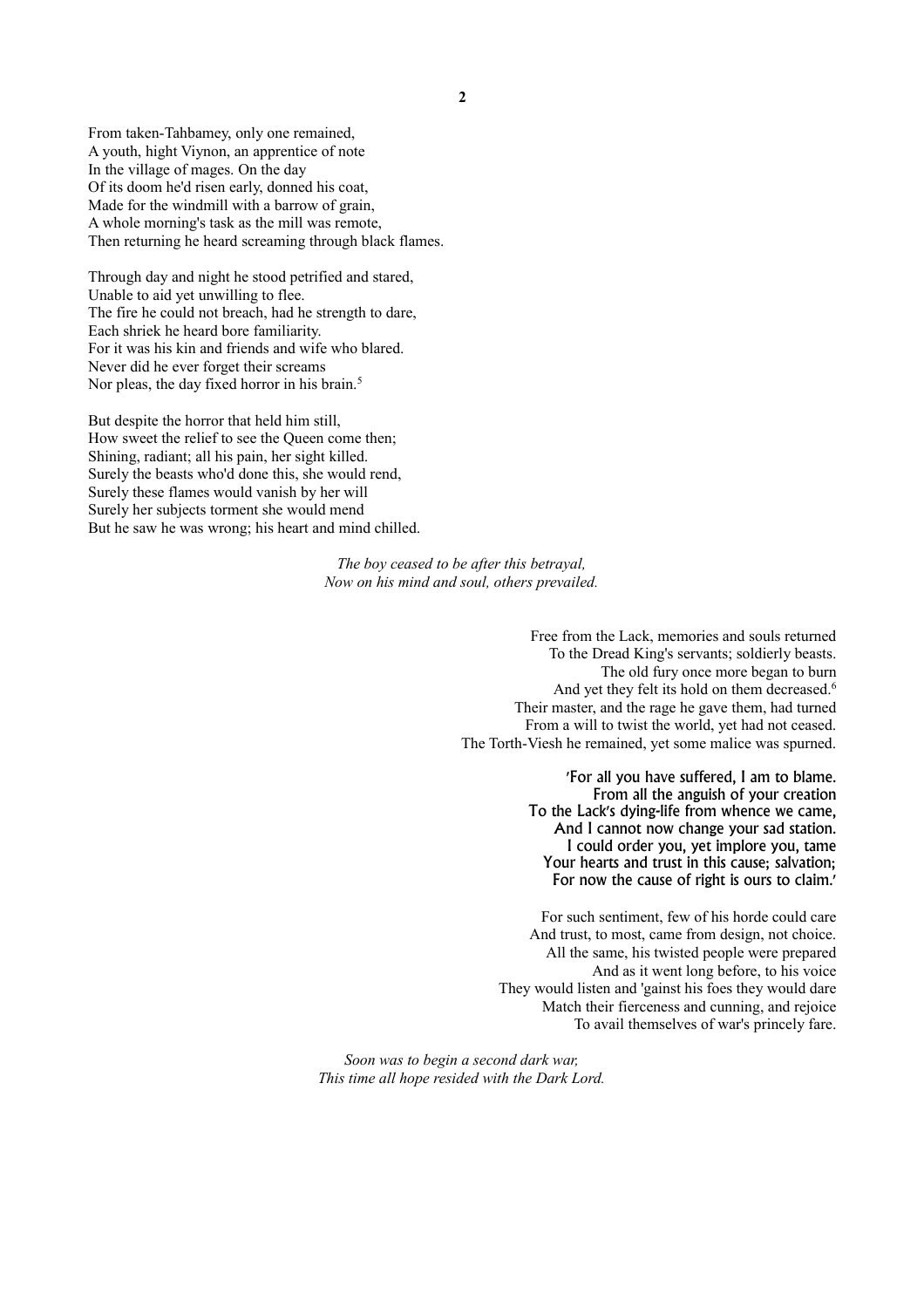The youth watched the flames withdraw, heard the screams fade And saw the bright Queen calmly stride away. A smouldering ash pit was all that remained Of his village, sold to keep monsters at bay. Long he stood; his mind, like his home, unmade And from the wind, ghastly whispers seemed to say: 'A debt, a beastly, bloody debt must be paid.'

He wandered, though he knew not why, O'er the windy grasslands till at last he came To the river Tahb's edge, and there espied A fisherman of ancient years, gaunt and lame. He marked Viynon's robes and snidely he cried; 'Back with you, unnatural turd, whence you came!' And then, to unnatural spells, he died.<sup>7</sup>

Knowing not these spells, nor wondering with what ease He wrought such darkness, death and devastation; To make all drops of the fisher's blood flee From out his skin in every direction, Nor how from the soul he wrenched memories. To brutal murder he gave no reflection, Nor why he sat and dined on the Fisher's spleen.

> *This was the first death the future Torth-Veish brought To the world whose doom was now his only thought.*

> > He came to where his old holdings had lain, His mighty force of travesties behind. There was a city where once stood Tahbamey And the Torth-Viesh, who all the world had long-scried, Knew it for Cshadak, which in bygone days The Queen had ordered built, her bargain to hide Behind a veil of life, all judgement to stay.

Clad in steel and ash, the King went alone Through the gate and o'er the city's stone streets, Scorning the screams and arrows, for all had known From tale, portrait and nightmare who'd come to greet Them, doubtless leading monstrous beasts new-grown; But the Torth-Viesh, bane of all, had come to treat And through speech and counsel, make Cshadak his own.

'Hear me!' He cried, his voice sounding everywhere In the city. 'From the Lack I have come Bringing a new war, and armies few dare Look upon, but know this; my vengeance is done For the selling of my home, I cannot care Now for such small stakes, lest more worlds be undone. For such worlds, and ours, new war I bring to bear.

'Join me! Lend me your strength! Let us unite Fair and foul, and the betrayal set aright!'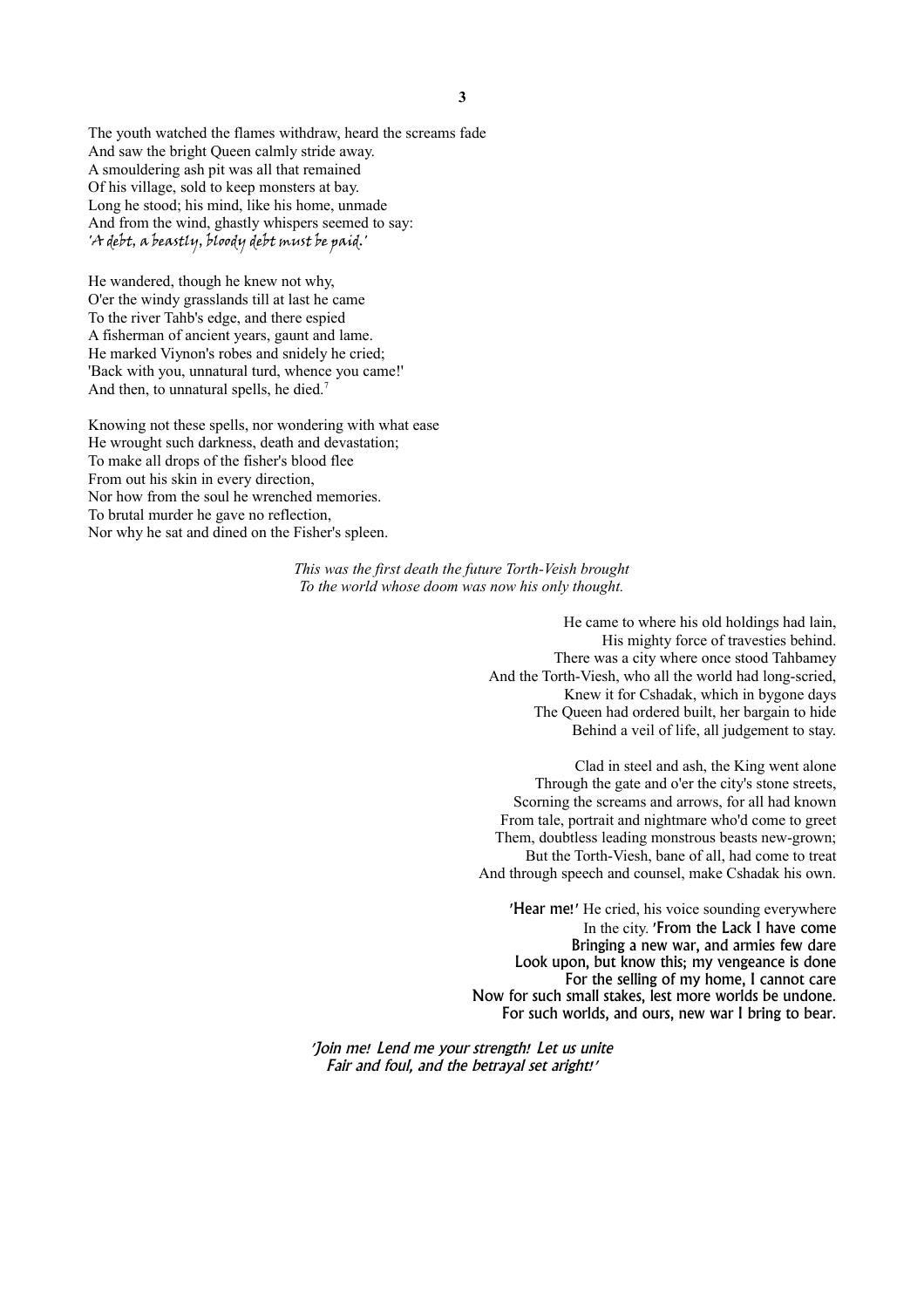From town to town, along the river's bank, Dread-Viynon raged till everyone lay dead. Behind him, his army marched in freakish ranks, Shaped by the strange spells whispered in his head. The corpses he defiled, the blood he drank, Thereafter he raised more ghastly life from the dead. For the fate of his home, such was his thanks.

The Angel Queen, high ruler, heir to the light, Knew full-well and soon what fate befell her lands As surely as she'd felt Tahbamey's plight, She saw the last of the mages, saw the hands Which guided him as he unfurled his blight And knew her bargain had been betrayed. The band Who'd ta'en her people, now wrought ill out of sight.

Her vengeance on them would begin with their pawn. She called her forces to her banner of gold, All her thought of what had passed before was shorn And to her people, in dread tones, she extolled Words of the evil that had cruelly torn Tahbamey from her realm, then proud and bold, Pledged to crush this evil utterly ere dawn.

> *A thousand Angels, armed for war, took flight. For the sake of peace and silence they'd fight.*

> > The people of Cshadak, for terror, agreed To serve the will of the Torth-Viesh. With heads bowed They waited and hoped the Queen would see them freed Before their use expired. Days passed and, cowed, They did their labours, expecting to feed The stomachs of the monsters who loudly prowled In an endless circle outside the city.

Though through the fear, a few souls dared to believe The words of this ancient Demon King were true, That redemption and repentance he'd achieved Within the Lack, his evil he'd overthrew And perhaps in this new war he'd succeed; Defeat the Queen and her servants, make them rue The slaughter of worlds which had become their creed.

As it was before, Viynon had scant time Before the waves from his deeds reached the Queen's soul. Terror shook her, to feel providence-malign, Not of itself, the Torth -Viesh's parole, But the threat he posed to the delicate twine On which her vital deal hung, the whole Of her cares. Her great bargain might unwind.

*If the Void King was not given worlds to burn Then He would turn his rage on hers in turn.*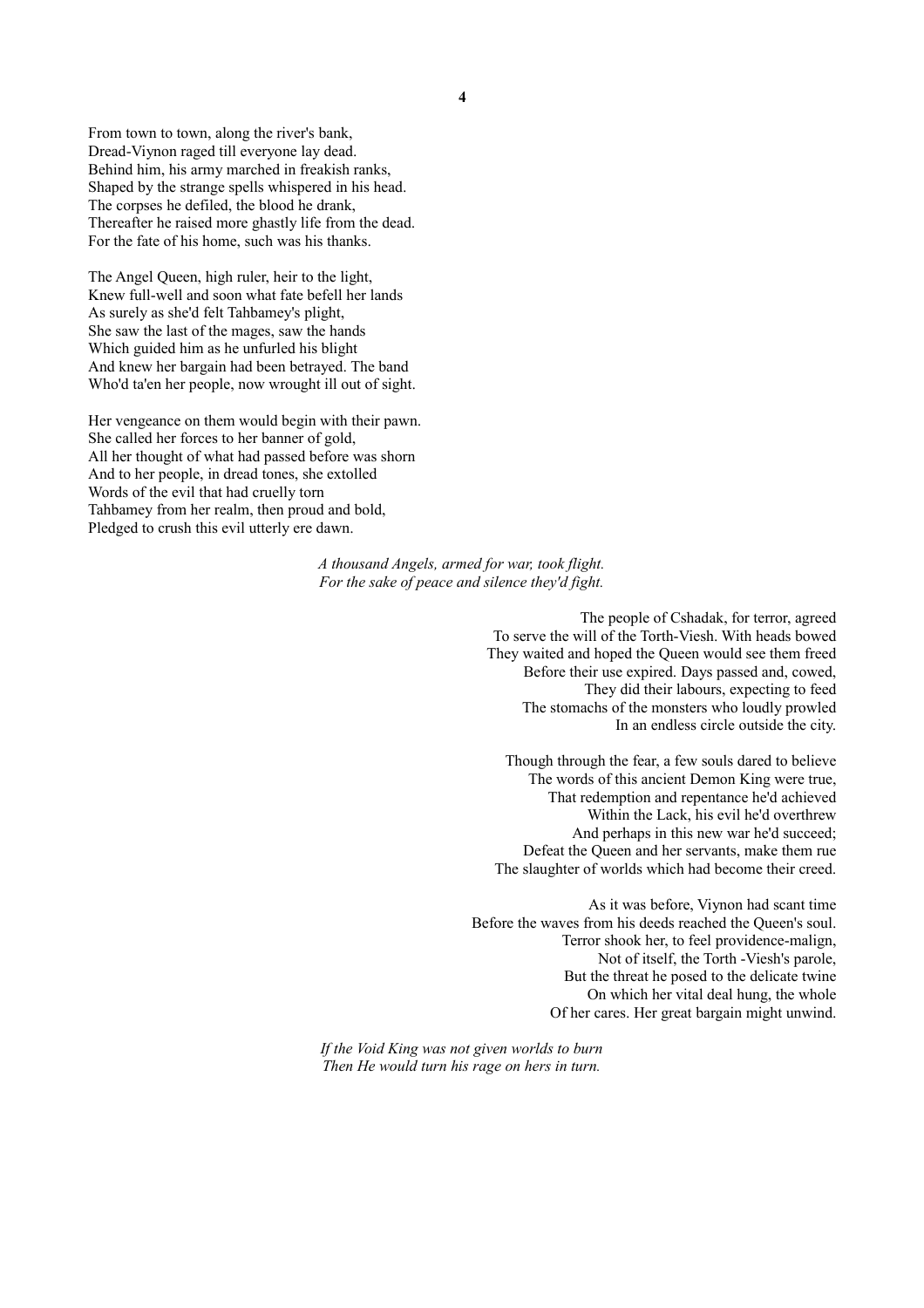**5**

The whispering will warned Viynon to run, For the Queen and her soldiers came with haste To see some shadow of holy justice done With all his new-grown hellish-host laid to waste. He brought his slaves for a fight not to be won, To a cliff-side, there bloody death to taste. Whilst he, through new magic, vanished with the sun.

The Angels came with the sunrise, kingly-clad In shining helms and hauberks, their swords upraised, Viynon's demons quailed to behold them, mad Already through their mutilation, phased Now by this holy sight. They knew they had No chance, and yet also they knew they were saved. Their tortured lives were ending; most were glad.

Their leader meanwhile, who left them to die, Drove down deep through the lightless sod and stone To find what the whispers bade him to find, A fort beneath the surface, from rock-grown; Through its gate he passed as if through air, inside, Bound to a titanic obsidian throne Sat this world's last God, Torth-Byin, The Heavy Eyed.<sup>8</sup>

> *For denying counsel in ancient days, The Gods of Old set him forever in chains.*

> > As the sun set over trembling Cshadak A thousand-strong troop of Angels appeared Over the horizon, rendering black The sight of the red, setting sun, and fear Could not help but come, threatening to crack The heart of the Torth-Viesh, but still he sneered At the Angels, and promised his subjects wrack.

Not the Queen, but her consort once more led The attack on her reborn foe of old. The Queen instead sought out new worlds; all dead For the Void King saw what she saw, and though bold Or stout or wise, they would be stormed and bled.<sup>9</sup> No world ever survived, none could ever hold Back his armies; he drowned all worlds in dread.

Caladir, Angelic General, cried out loud, *'Traitor! Ingrate! Beast of Children's bed-tales! What could you hope to gain now? How are you proud? And how have you crawled from the Lack? Fool! The gale Of our coming shall sweep you back there, to shroud You forever from decent sight! You will fail! Tonight we'll slaughter all your traitorous crowd!'*

*For those who had prayed for liberation, This vow drove their loyalty beyond question.*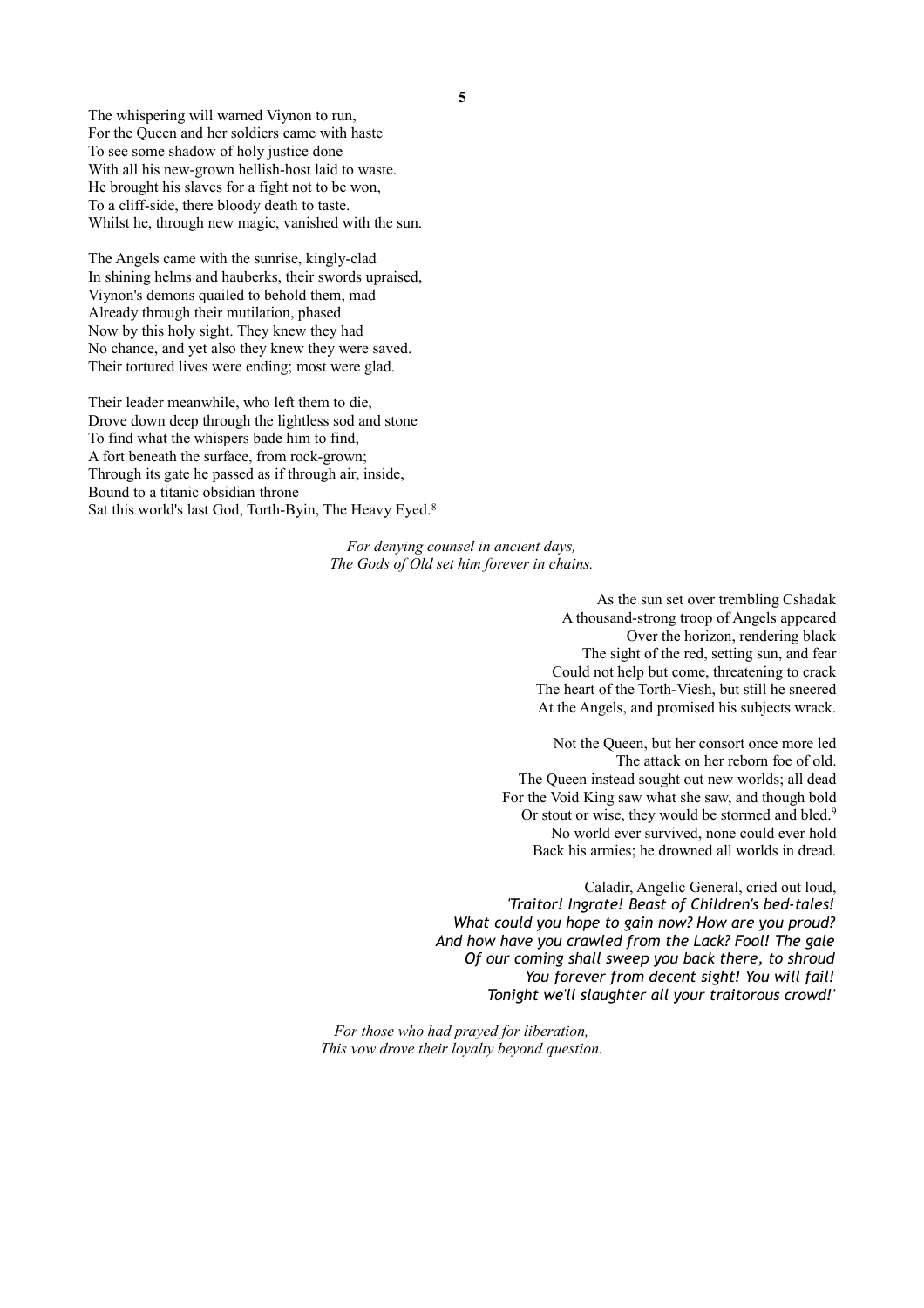**'For twenty thousand years, here I have sat Unmoving, the tedium drives me insane, Yet I, who've seen all things, since Csha begat The world, who has seen our future profane And the part you blithely play, wretched brat, Delights not to have cause to speak again For you are buried, your brain steered by rats.'**

'Revile not the sight of me; sad, failed God. Has time withered all your rage? Are you dead Within if not without? Here beneath the sod Are you content to linger, with your head Pointed forever towards that wall? You clod! Here I stand, to render vengeance in your stead, Make me your inheritor, a demigod!'

**'You would receive the power I have to grant? You, who would see the world's peerless beauty burn? A child whose heart is gone, whose soul is scant, By the whispers of infernal imps turned? I see you behind this poor boy's eyes; ants I name you, unworthy of life. I fain spurn This demand, and Viynon's true nature replant.**

#### *'But I, who sees all, such powers shall give, For in the end I see, this world must not live.'*

The Angels followed their Captain o'er the wall And if any of them had heavy hearts For the slaughter of Cshadak, verily all Who lived there were condemned to die, no part Of remorse nor mercy however small Did they show. Stoic, they sliced their wards apart, Losing few in their rush to see Viynon's fall.

Caladir sought through the chaotic clash For the unwholesome shape of the Dark Lord. He found him commanding innocents to dash For the shelter of a temple, then he roared A challenge to the approaching Angel, rash In his renewed fury, he would see gored This wasteful swine, he'd see his smugness smashed.

The Angel Prince with shining sword advanced, His armour glowing like a winter's sun. The Torth-Viesh, in his black steel, took up a stance Ready to see ironic justice done. Awestruck crowds watched the two champions dance With flashing blades and failing armour, till one Blow took Caladir's sword arm, spoiling his chance.

*The Angels' aura once o'ercame him, Yet was different now, more wintry and dim.*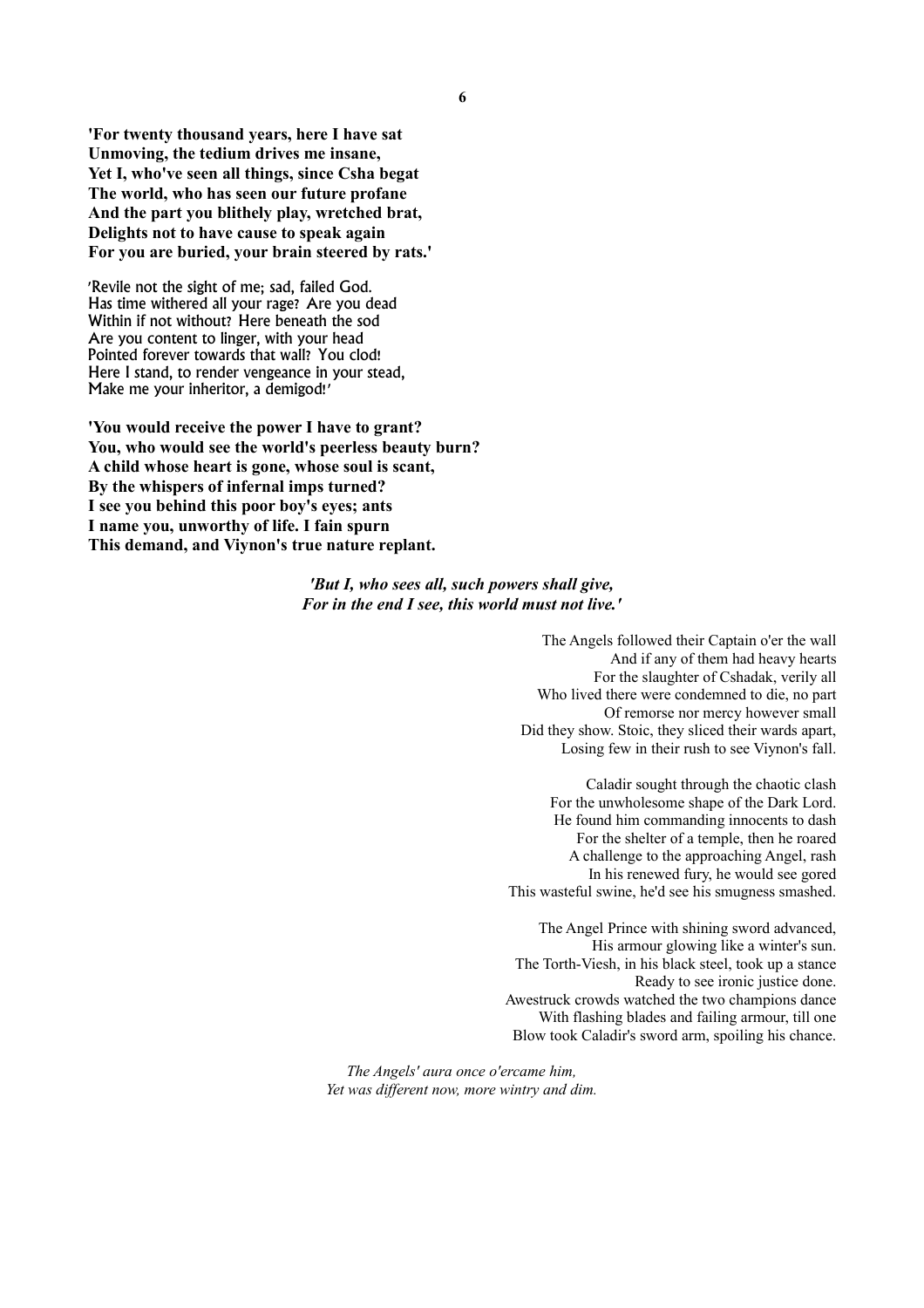With a heavy heart, the Old God gave his heir Flesh; terrible, tall and boiling, dark and strong. Within the darkness and silence of his lair He granted power and sorcery, though wrong All the while it felt, none would be spared At all, years hence, after this doomed world's song Was spent. Thus such travesty he must dare.<sup>10</sup>

Forged by the will of Torth-Biyn, two black blades<sup>11</sup> Set within hilts carved from an ancient spine, Were gifted to Viynon, and then was made Armour of black metal, fit for those divine. When Viynon arose, in dark blessings arrayed, His benefactor bestowed one final sign; 'The Heart of War', 'Torth-Viesh', he was renamed.

**'Now, craven creature, you have what you desire, Power and terror to unleash on all life. Your destiny I have seen Viynon, such ire, A score of wars, unceasing years of strife, More than your fool-quest to set this world afire... But now, my son, tell me; with that black knife Will you drain my blood, and let me expire?'**

> *The voices bid Viynon to scorn this deed, But Torth-Biyn's words cut deeper, those he did heed.*

> > A bloody hand and shining sword struck the floor, Caladir howled and staggered back, shaking. 'Neither you, nor I, shall murder any more Of the weak or helpless. I am making An end to all the death this world has caused.' *'Death is our kind gift, fool, and its unmaking On this world will, in the end, torment you sore.'*

> > Thus Caladir spoke, and thus he spoke his last. The Torth-Viesh took his head with one last slice. At once all Angels; Queen to serf, knew he'd passed; The Prince of Angels slain by the Prince of Vice, None could tolerate this fate, it was too crass To bear, so utterly improper; now thrice This upstart marred their pride. They must slay him fast.

The Prince's guard, whom had been bid to wait And watch their master's triumph instead beheld The Dark Lord deliver him another fate And though they tarried for grief, they upheld The oath sworn so long ago, and with a great $12$ Roar they charged the Torth-Viesh. They would see him felled, But their strike was in vain, it came too late.

*Out of sight, Viynon's mage pupils wove a spell To turn this battle's tide, to halt Cshadak's knell.*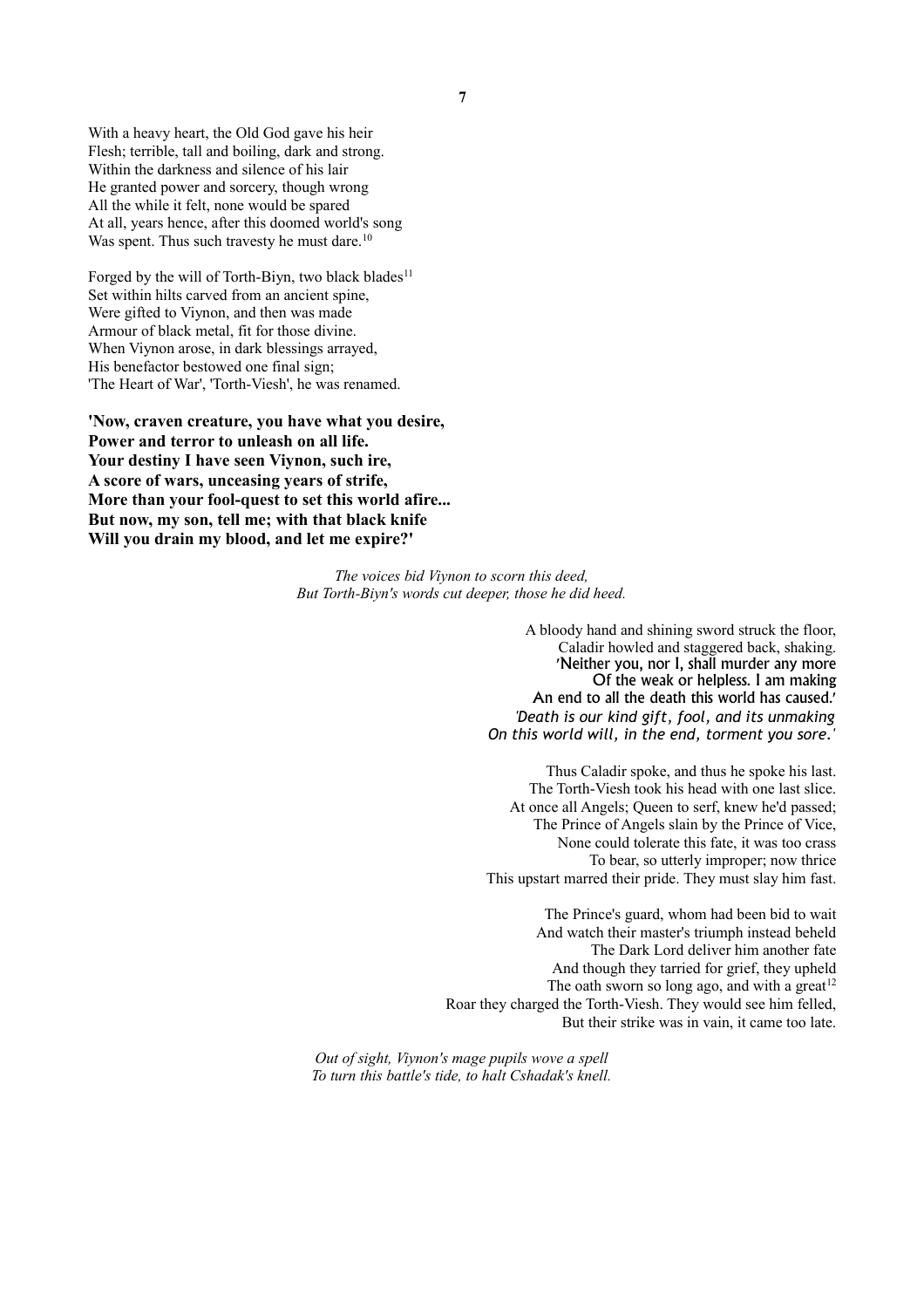The Torth-Viesh grabbed tight his gifted knife, 'Death's Voice' And wordlessly tore open Torth-Biyn's throat. The chained God died so gleefully, he rejoiced As the blood flowed down his chest, his dying gloat Mocked the name of Csha, Father of Gods, whose choice It was in ancient years not to see him smote But chained for all time, in darkness and foist.<sup>13</sup>

Long the Torth-Viesh stared at the lifeless frame Till voices in his new skull made urgent sounds; 'Go back, ascend, the power now is ta'en.'

Viynon grinned and with the power endowed To him, he found the link within his brain To where the Whisperers once kept his will bound And made a tunnel, and through it sent a chain.

Seven of ten he snared, three managed to flee. Pinioned he brought them to Torth-Biyn's domain. They mocked him and told how Tahbamey still screamed, Told how his wife would ever know peerless pain, For pain was their delight and their mastery. How then did he hope to bring to them dismay? 'Pain you will wish you could feel.' Replied he.

> *He left each one sealed within the stone. Unable to move, nor die, always alone.*<sup>14</sup>

> > Within and without the Torth-Viesh and his folk, Something changed, their souls grew hard, their eyes turned dark, Their fear diminished, their fervour was stoked, An aura to match the Angels' own marked The turn of the tide, and then King Viynon spoke; 'Avenge our fallen! Bright for us, for them stark Shall this day be!' So it was; Fell hope evoked.

The Angels' prey fought suddenly and with zeal, Monster's claw and peasant's pitchfork struck true. Fear struck the Angels' hearts and thus their steel As well. At once their ruthlessness they rued And ere dusk all but one hundred did feel Their lives rent down; wings were hacked, sweet flesh chewed. The new power of Viynon stood revealed.

The Torth-Viesh heard then a sound he had not thought E're to hear directed at him; joyful cheers. All Cshadak praised him with shouts and thanks; they brought Tributes of metal and jewels, gone were their fears And that night a feast for victory hard-fought Was held, humans and hell-shapes quaffed strong beer And slurring-spoke of the future Viynon sought.

*The Torth-Viesh watched his people revelling And strange though it felt, he bore a kindly grin.*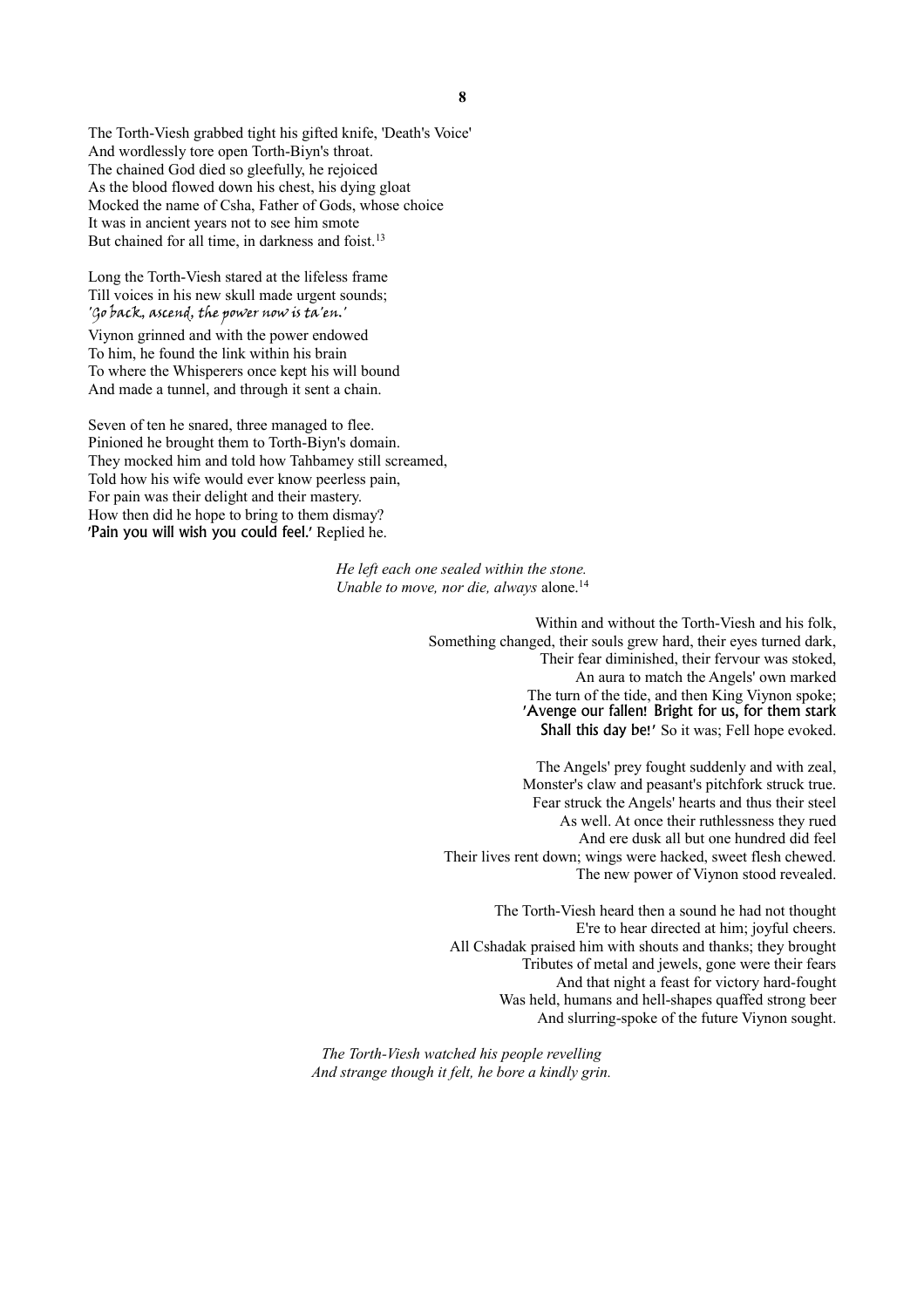Back to the surface Viynon ascended fast, Grinning vilely for all he had won; Power beyond his dreams, silence at last Behind his eyes, and sweet vengeance upon Those who had wronged him, in stone forever cast, Save those who fled, he would tack them down anon, But first he would return to a prize more vast.

He'd come to the rock-strewn shores of Alave, Half a world away from the Traitress Queen. He took shelter inside a cliff-side cave And long therein he sat and pondered schemes. A holy city, Vrelor, nearby lay, A meet target, though a hard one Viynon deemed. To take it, he'd need to fashion worthy slaves.

His mind held power now of creation But his store of wisdom was yet a man's. He discarded many abominations Given life by his mind, but scarce did they stand Ere they were condemned as weak abortions. He could build no match for the Angel's grand Prowess, and nought to destroy their nations...

> *Till practice and persistence at last unfurled The first of the Vieshkryl, who would haunt the world.*

> > In Cshadak, the temples were all torn down, Banners of their Angel-Duke cut to shreds. The ruling symbol, an old, oaken crown<sup>15</sup> Was given to the Torth-Viesh, and a bed Stuffed all through with Angel feathers he found New made and gifted to him by those who'd shed Three thousand years' folly. They had purpose now.

Tahmath-Biyn the city was then renamed.<sup>16</sup> Capitol of the Torth-Viesh's new Empire. He sent forth heralds in pairs to proclaim With pride and vigour, what had transpired To nearby towns and villages, and the same News all heard from men and monsters; afire Were set the gossips, and wide spread Viynon's fame.

Few would support him, fewer openly. The Angel Queen, if not loved, was held in high Esteem for the peace she purchased by many And feared by more who did not wish to die. For those who sought change, plenty were forced to flee From hearth and home to the Torth-Viesh's side. One amongst them had a mighty fate indeed.

*A young woman, fled from home and full of fear, Would come to prove far more than she appeared.*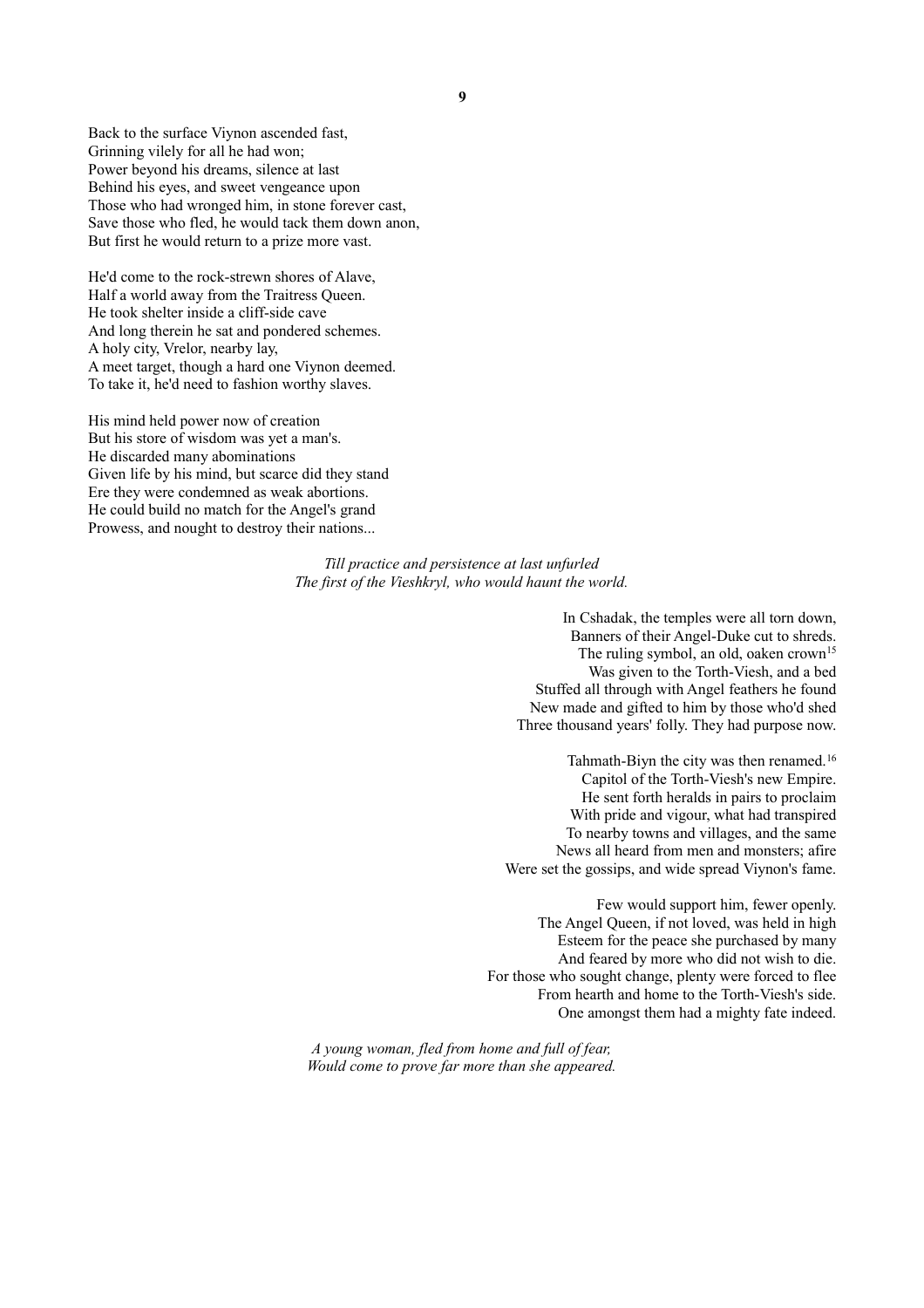Most of the Vieshkryl were birthed from Viynon's brain.<sup>17</sup> Built for battle, they were strong of limb, long clawed, Terrible to the view, born all but insane By the rage and urge to feast their Lord instilled Within them which brought them beastly pain As their greedy stomachs, impatient, complained. They rarely wished for aught, save to eat and kill.

Yet even now, Viynon was not fully pleased. He still delighted in his whispered teachings, Though the teachers he'd cursed eternally, And realised constructing matched not corrupting For pleasure and, with Godly eyes, looked to see What wayward mortal strays were wandering That he might snatch and twist for his army.

Merchants bearing goods to Vrelor harked a cry For help from an unseen woman in the mists. Hunters heard a wistful lure, and though their eyes Could not see from where, they heeded its promises. Two youngsters fleeing to save their love, denied By their families' demanding other trysts, Were led to a cliff-side cave by a false guide.

> *All strode into the Torth-Viesh's waiting arms, And he turned them to Vieshkryl through deeds of harm.*

> > Tahmath-Biyn knew well its time must run short. The Queen must surely gather her full might For her bane was not as weak as was thought, And her husband had died through this oversight. Where once was outrage, now fear blossomed in her court. Trusting their fate to the Angel Queen of light As they had long before, her ruling they sought.

> > Tahmath-Biyn was strengthened and manned with sentries. From the forges came new-wrought armour and blades. All who could be spared were trained hastily With bows, flaming swords and newly cut staves. Food was stockpiled for the coming siege. Wards of protection about the wall were laid. Ere-long all was as ready as it could be.

The Torth-Viesh walked often through his city's streets, Lending reassurance and encouragement Where he could, and thus it was he chanced to meet A woman whose soul carried a foreign scent.<sup>18</sup> He bid her halt. A weed in his field of wheat She seemed yet to see her belied no sorcerment, Just a girl of Tahmath-Byin defying defeat.

*A strange secret lay beneath her pale skin Which Viynon would learn. He bade her walk with him.*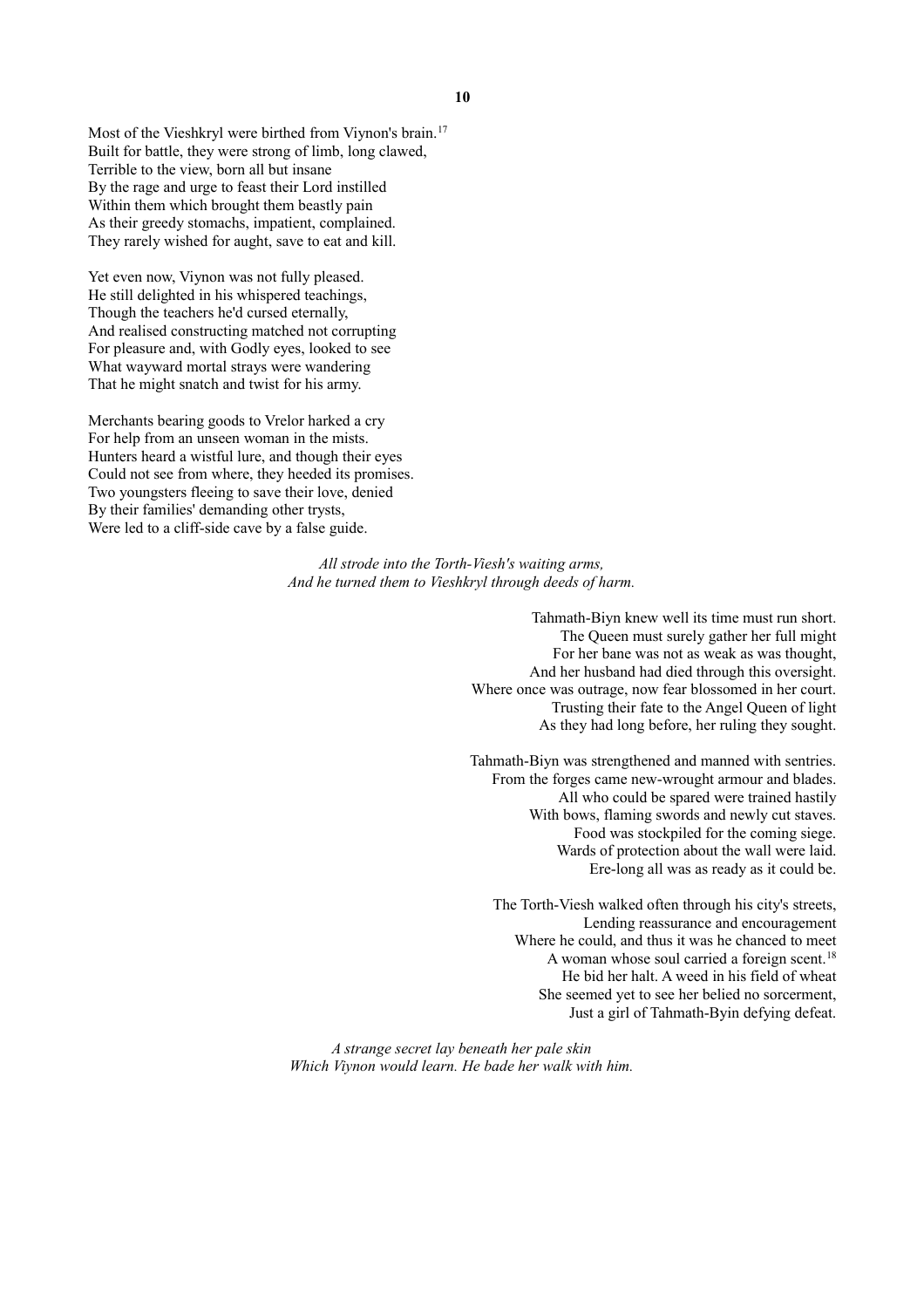Viynon made caves all o'er the cliff. There would bide His army which grew by scores each new day. He knew it must be soon that the Queen would find The coastline whereon the nesting Hell stayed. He knew his beasts, again, would be swept aside Unless a horde of immense size he raised To envelop the world beneath its tide.

Oft he listened for beating of wings Or the thundering noise of marching ranks, And like his Vieshkryl, he grew impatient. King He was, yet dwelling in a cave which stank Of rotting crab meat, all but cowering From those who, by right, he should see duly thanked With a gift of their own entrails unwinding.

At the end, no army came. Instead, the Queen Herself did, striding within Viynon's lair. Only she, and now he, too, by Gods had been Gifted power to move at once anywhere They pleased. Now the focus of Viynon's hate seemed As summer's sun in his dark nest, and none dared Do aught but shrink from the holy monarch's sheen.

> *'Evil you have done Viynon, and yet the fault Is scarce yours, for your mind fell to grave assault.'*

> > The Torth-Viesh led the woman to his hall. She followed, intrigued, yet nervous all the while. Something inside her soul screamed to him and all The world it also felt like, and yet no guile Had this woman used to keep behind tall walls Her unknown secret, nor did she seem beguiled, Not her hand, nor another's, held her enthralled.

King Viynon wove a spell of clarity, An ancient spell from Tahbamey, outlawed With the rest by the Traitress. In fear did she Forbid all mortal magic. 'Nevermore,' she said, 'would reckless spells see horror unleashed As had been done once by the mages who brought Demons forth through arts bearing misery.'

His spell sought through the maze of the woman's thoughts. Chaotic they were and yet cunning too, Seeking to outfox him, slipping free when caught. He wondered, perhaps, if he and she might rue When they discovered the answers that they sought. But this mystery he could not leave, he knew, Lest he risk its strike when the battle was fought.

*An hour passed before the magic was done. Her spell of origins forgot was broken.*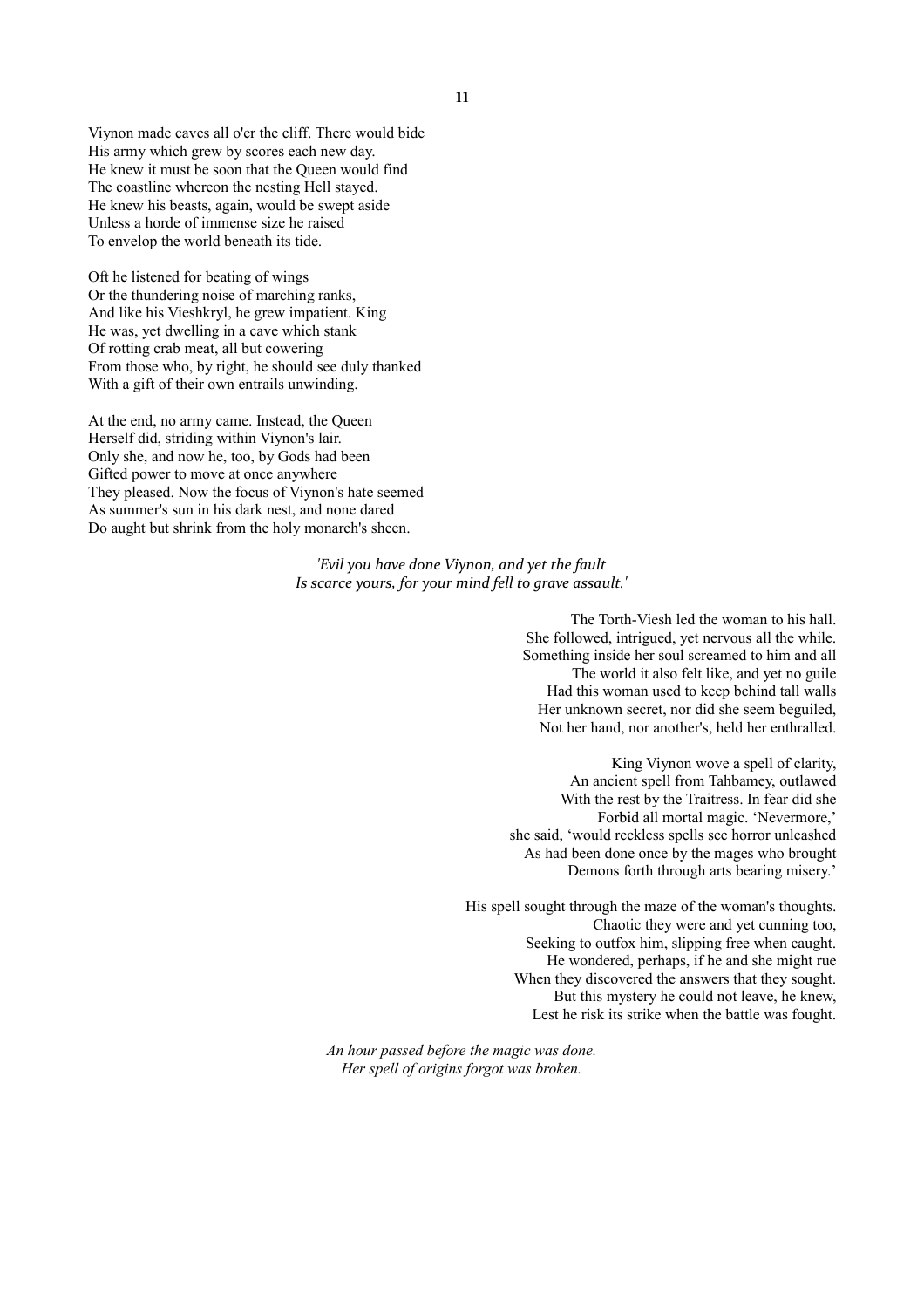Sweet music played inside his mind; a voice Like a mother's in the darkness spoke fair And soothing words to him; human eyes grew moist And human heart in human fashion dared Sink with grief, scorning hate, yet in part rejoice That his dread-quest, once everything, ended there, Lost in that cave; fitting felt the shame and foist.

*'Your sins go beyond precedent young one, Daring even to counter great Csha's decree And slay Torth-Biyn. Endless was his fate to run! And yet all your crimes were contrived By fiends who found you through your kith's spells. For fun Alone they moulded you, yet all but three Have met justice by your hand, my wayward son.*

> *'Return with me to the Holy City, Iskae, and find penance through worthy deeds.'*

> > The woman with the foreign soul stood still, As stiff as stone, while her body slowly changed. Subtle transformation for an hour till She was in alien shape rearranged. Her memories returned as well, foul and shrill. The strongest of them screamed at her, deranged, And she shook and wept and cursed despite her will.

'Fool!' she finally cried, 'You've drawn his eye! The King who dwells in the sea of Nothing! King of the Void who'd see the multiverse die!' She paused and sat on the floor, barely breathing. 'I am Giritar, Queen of Gith-Hakain Isle, And here I and the remnant of my Kainings Seek safety on this slave-world. Here we hide.

'For centuries, Gith Hakain gave the King war, Sailing our Isle through the darkening realms, Striking where we could until there was no more; No worlds within our reach not yet overwhelmed, 19 And then his hosts, far fouler than yours, my Lord, Turned their sights on my land, and underwhelmed I knew the King would be in taking our shores.

With the remnants of our power, we fled, Leaving poor Gith Hakain to die in our stead.'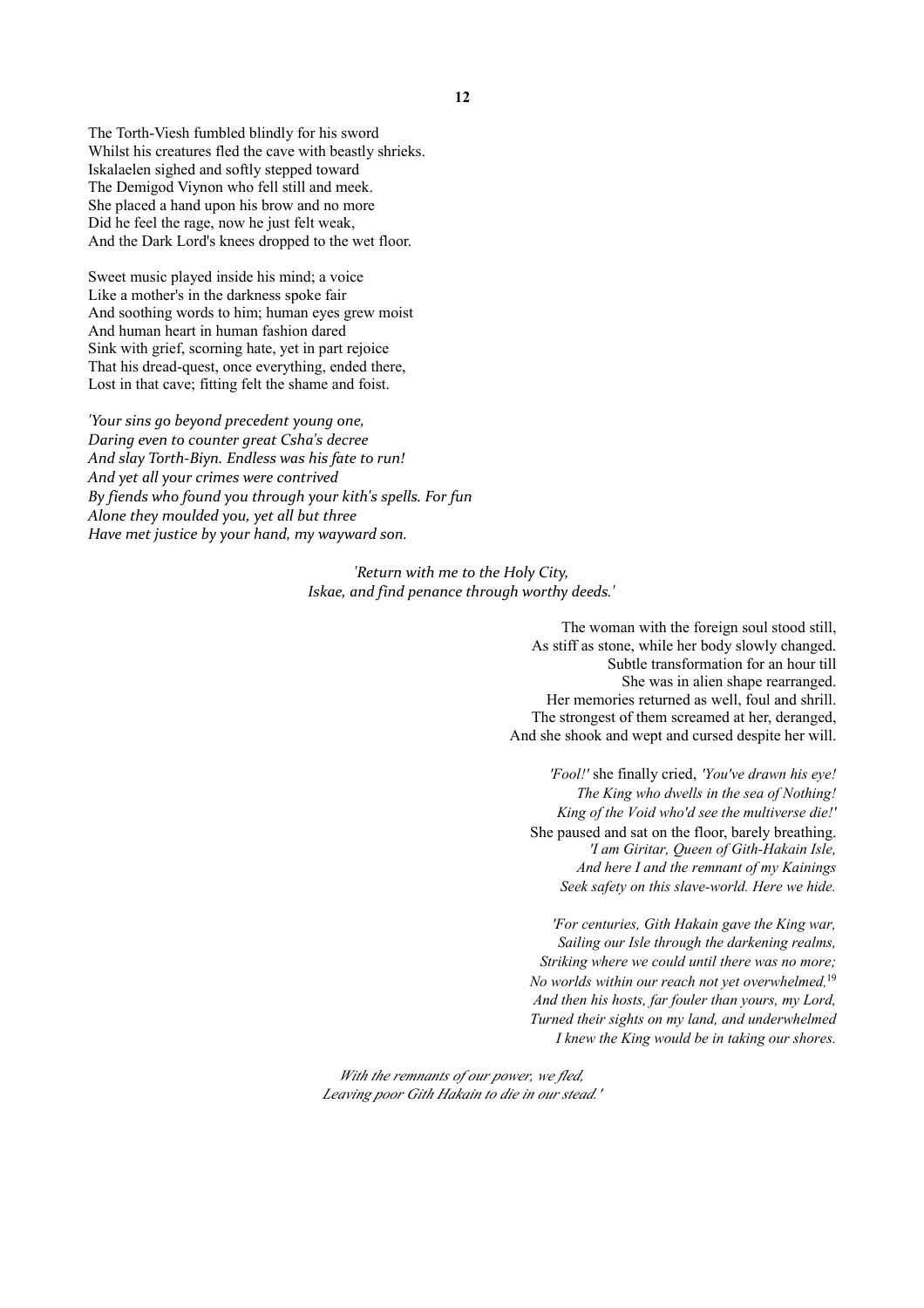*At the Queen's Command, Viynon slew the Vieshkryl. She smiled to see his loathsome constructs killed.*

*When it was done, they left for fair Iskae Where the Torth-Viesh would learn anew the Queen's way.*

*Yet still in their hellish realm and out of sight, The three fiends left craved vengeance for their fright.*

> *The Queen of Gith Hakain despaired not long, What was done was done and now she must fight on.*

*She told the Torth-Viesh of more Kaining exiles, A thousand-strong who, like herself, fled the isle.*

*She pledged allegiance to the Torth-Viesh's cause, Though hope seemed scant, even if he won his war.*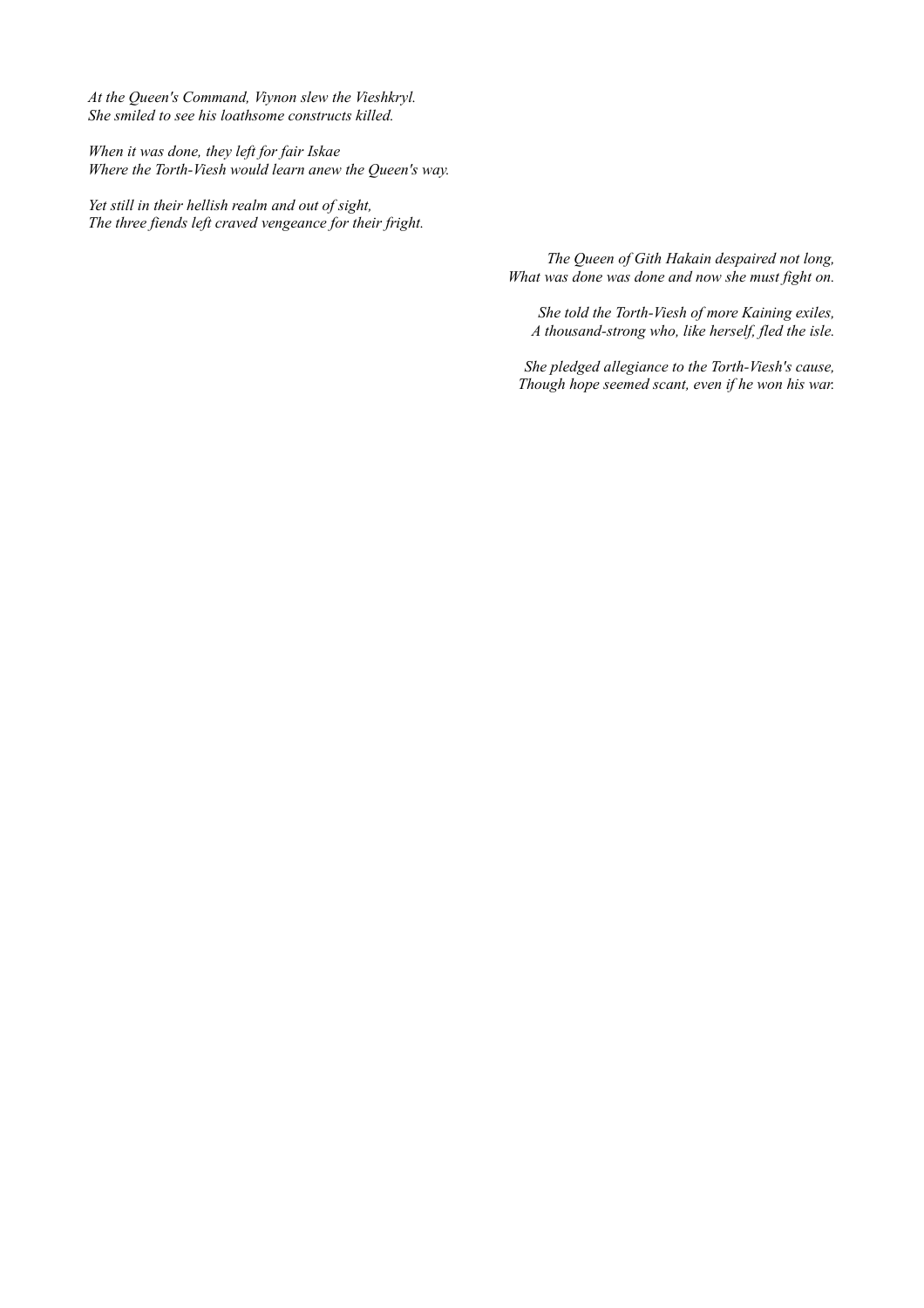#### **Whispers of Darkness – No. 4**

*From the pen of the poet Jhaen, tutored by the Angel Sanatehir who was herself chief scribe to Torth- Ceaha, 'The Heart of the Soul'. This is one of fifty similar poems which form the only lasting record of the Torth-Viesh and his depredations.*

> Viynon the sly one, Viynon the false son, Torth-Viesh, heart of blights, Dreadful to the sight, Hating light and by light shunned, Hating even Queen Iskalaelen. He's gone now to endless night, Sent there, pinioned tight, Him and his demons.

You are far too young, We are all too young To have seen the pain And smelt the profane. Now only through songs are spun The tales of the ancient evils done, Of those ta'en and chained, or slain If some luck remained, Inside his Kingdom.

Legends tell of pits, Foul pits of crucet, Where victims were sent. Form and soul both bent, Sanity ravaged and split, Pain past measure, that was the start of it. Anything human was rent, Out all goodness went, Bit by shrieking bit.

Legends tell of beasts And of vulgar feasts, Twisted bones and skin, Grotesque souls within Made all from those made deceased In Viynon's pits where his sick ranks increased, Reborn to evil, these kin To evil's true King. They're gone now, at least.

*They're gone now, at least.*